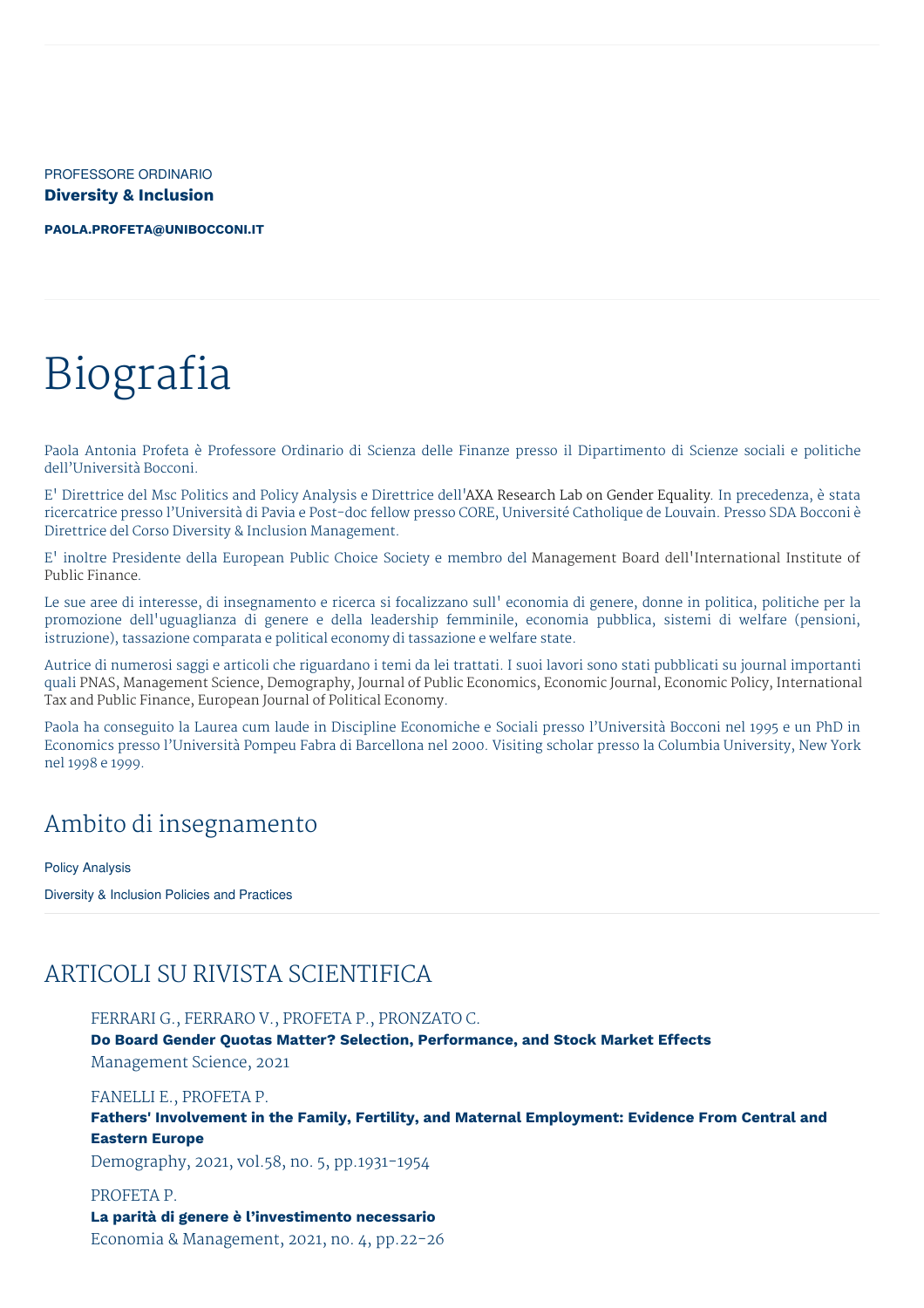DEL BOCA D., OGGERO N., PROFETA P., ROSSI M. **Women's and men's work, housework and childcare, before and during COVID-19** Review of Economics of the Household, 2020, vol.18, no. 4, pp.1001-1017

CERNIGLIA F., PROFETA P. **Divari di genere, ripartire con un cambio di rotta** Aggiornamenti Sociali, Agosto, 2020, pp.575-584

PROFETA P. **Gender Equality and Public Policy during COVID-19** CESifo Economic Studies, 2020, vol.66, no. 4, pp.365-375

GALASSO V., PONS V., PROFETA P., BECHER M., BROUARD S., FOUCAULT M. **Gender differences in COVID-19 attitudes and behavior: Panel evidence from eight countries** Proceedings of the National Academy of Sciences of the Usa (Pnas), 2020, vol.117, no. 44, pp.27285-27291

BALTRUNAITE A., CASARICO A., PROFETA P., SAVIO G. **Let the voters choose women** Journal of Public Economics, 2019, vol.180, pp.104085

BAIARDI D., PROFETA P., PUGLISI R., SCABROSETTI S. **Tax policy and economic growth: does it really matter?** International Tax and Public Finance, 2019, vol.26, no. 2, pp.282-316

GALASSO V., PROFETA P. **When the State Mirrors the Family: The Design of Pension Systems** Journal of the European Economic Association, 2018, vol.16, no. 6, pp.1712-1763

PROFETA P., SCABROSETTI S. **The Political Economy of Taxation in Europe** Revista Hacienda Pública Española, 2017, vol.220, no. 1, pp.139-172

GALASSO V., PROFETA P., PRONZATO C., BILLARI F. C. **Information and Women's Intentions: Experimental Evidence About Child Care** European Journal of Population - Revue Européenne de Demographie, 2017, vol.33, no. 1, pp.109-128

CASARICO A., PROFETA P. **Lavorare sulla cultura di genere in Italia** Economia & Management, 2016, no. 1, pp.22-28

CASARICO A., PROFETA P., PRONZATO C. D. **On the Regional Labour Market Determinants of Female University Enrolment in Europe** Regional Studies, 2016, vol.50, no. 6, pp.1036-1053

BALTRUNAITE A., CASARICO A., PROFETA P. **Affirmative Action and the Power of the Elderly** CESifo Economic Studies, 2015, vol.61, no. 1, pp.148-164

BALTRUNAITE A., BELLO P., CASARICO A., PROFETA P. **Gender quotas and the quality of politicians** Journal of Public Economics, 2014, vol.118, pp.62-74

PROFETA P., SCABROSETTI S., WINER S. L. **Wealth transfer taxation: an empirical investigation** International Tax and Public Finance, 2014, vol.21, no. 4, pp.720-767

DI GIOACCHINO D., PROFETA P. **Lobbying for Education in a Two-Sector Model** Economics & Politics, 2014, vol.26, no. 2, pp.212-236

PROFETA P., PUGLISI R., SCABROSETTI S. **Does democracy affect taxation and government spending? Evidence from developing countries**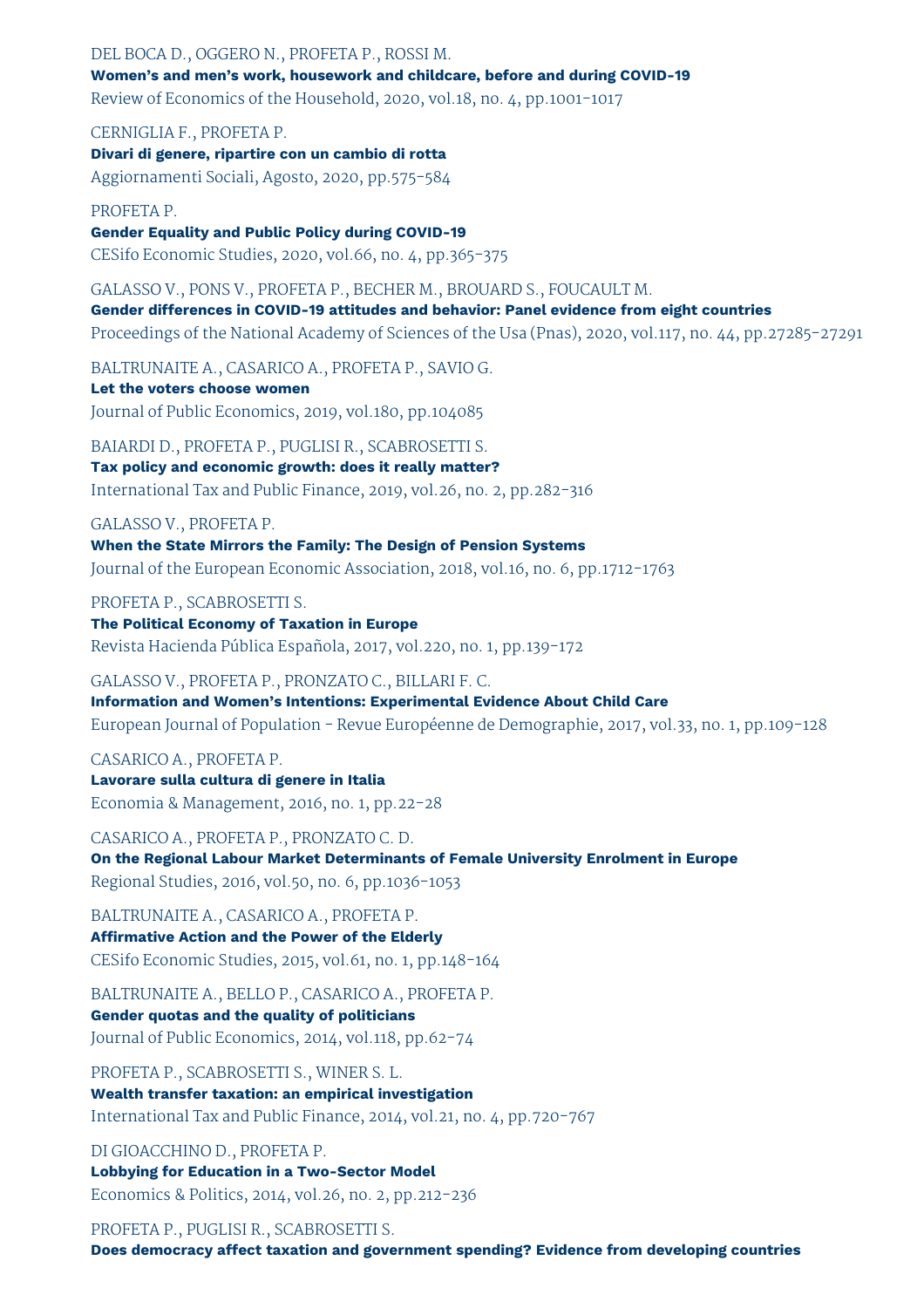Journal of Comparative Economics, 2013, vol.41, no. 3, pp.684-718

CONDE-RUIZ J. I., GALASSO V., PROFETA P. **The Role of Income Effects in Early Retirement** Journal of Public Economic Theory, 2013, vol.15, no. 3, pp.477-505

CASTANHEIRA M., NICODÈME G., PROFETA P. **On the political economics of tax reforms: survey and empirical assessment** International Tax and Public Finance, 2012, vol.19, no. 4, pp.598-624

BERNASCONI M., PROFETA P. **Public education and redistribution when talents are mismatched** European Economic Review, 2012, vol.56, no. 1, pp.84-96

CAMPA P., CASARICO A., PROFETA P. **Gender Culture and Gender Gap in Employment** CESifo Economic Studies, 2011, vol.57, no. 1, pp.156-182

GALASSO V., GATTI R., PROFETA P. **Investing for the old age: pensions, children and savings** International Tax and Public Finance, 2009, vol.16, no. 4, pp.538-559

#### PROFETA P., MONTEMERLO D.

**La gender diversity nelle aziende familiari italiane. Una risorsa da valorizzare** Economia & Management, 2009, no. 6, pp.83-96

DISNEY R., GALASSO V., PROFETA P.

**A further comment on ageing and the welfare state** European Journal of Political Economy, 2007, vol.23, no. 2, pp.576-577

### GALASSO V., PROFETA P.

**How does ageing affect the welfare state?** European Journal of Political Economy, 2007, vol.23, no. 2, pp.554-563

#### PROFETA P.

**Political support and tax reforms with an application to Italy** Public Choice, 2007, vol.131, no. 1-2, pp.141-155

KOETHENBUERGER M., POUTVAARA P., PROFETA P. **Why are more redistributive social security systems smaller? A median voter approach** Oxford Economic Papers, 2007, vol.60, no. 2, pp.275-292

#### PROFETA P.

**Aging, Retirement And Social Security In A Model Of Interest Groups** Mathematical Population Studies, 2004, vol.11, no. 2, pp.93-120

### GALASSO V., PROFETA P.

**The political economy of social security: a survey** European Journal of Political Economy, 2002, vol.18, no. 1, pp.1-29

### PROFETA P.

**Aging and Retirement: Evidence Across Countries** International Tax and Public Finance, 2002, vol.9, no. 6, pp.651-672

### PROFETA P.

**Retirement and Social Security in a Probabilistic Voting Model** International Tax and Public Finance, 2002, vol.9, no. 4, pp.331-348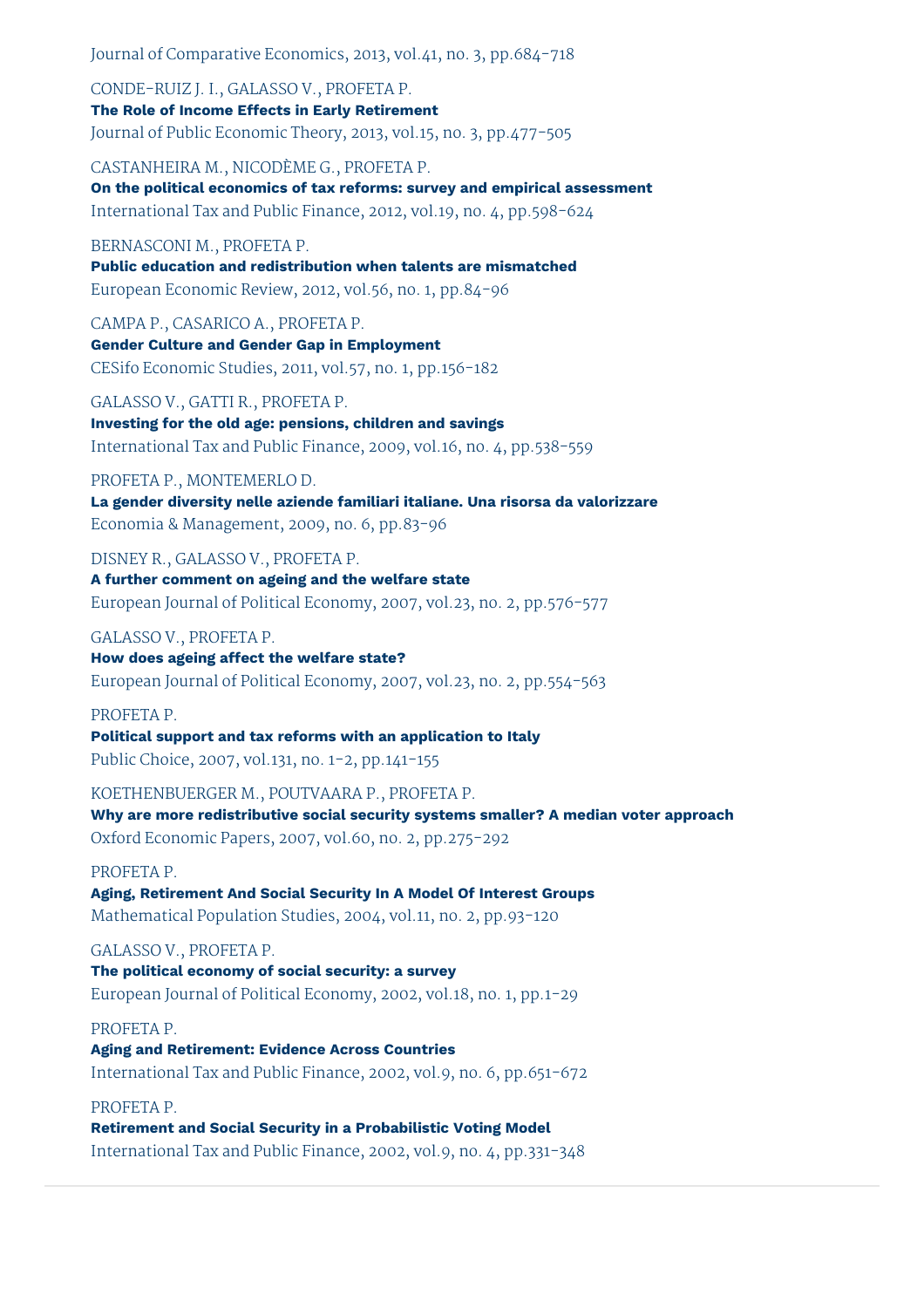### MONOGRAFIE O TRATTATI SCIENTIFICI

PROFETA P. **Parità di genere e poltiche pubbliche** UBE, Milano, Italia, 2021

PROFETA P. **Gender Equality and Public Policy: measuring progress in Europe** Cambridge University Press, , 2020

PROFETA P., ALIBERTI L. A., CASARICO A., D'AMICO M., PUCCIO A. **Women Directors: The Italian way and beyond** Palgrave Macmillan UK, , 2014

PROFETA P., SCABROSETTI S. **The political economy of taxation: lessons from developing countries** Edward Elgar Publishing, Gran Bretagna, 2010

GALASSO V., CELENTANI M., CONDE RUIZ I., PROFETA P. **La Economía Política de las Pensiones en España** Fundación BBVA, Spagna, 2007

### CURATELE DI OPERE COLLETTANEE

BARREIX A., BERNARDI L., MARENZI A., PROFETA P. (A CURA DI) **Tax systems and tax reforms in Latin America** Routledge, Taylor and Francis Group, Gran Bretagna, 2008

BERNARDI L., PROFETA P. (A CURA DI) **Tax Systems and Tax Reforms in Europe** Routledge, Gran Bretagna, 2004

# CONTRIBUTI IN VOLUME, CAPITOLI O SAGGI SCIENTIFICI

#### PROFETA P.

**The gender dimension of COVID-19** in *The Italian economy after Covid-19* Bellettini G., Goldstein A. (a cura di), Bononia University Press, pp.135-144, 2020

#### PROFETA P.

**An overview of political economy issues in taxation and tax reforms** in *Building trust in taxation* Peeters Bruno, Gribnau Hans, Badisco Jo (a cura di), Intersentia, pp.137-149, 2016

#### GALASSO V., PROFETA P.

**Population ageing and the size of the welfare state** in *International Handbook on Ageing and Public Policy* Sarah Harper, Kate Hamblin, Jaco Hoffman, Kenneth Howse, George Leeson (a cura di), Edward Elgar Publishing, chap. 7, pp.74-84, 2014

### PROFETA P., PUGLISI R., SCABROSETTI S.

**Taxation and Democracy in developing countries** in *Critical Issues in Taxation and Development* Clemens Fuest, George Zodrow (a cura di), The MIT Press, pp.217-238, 2014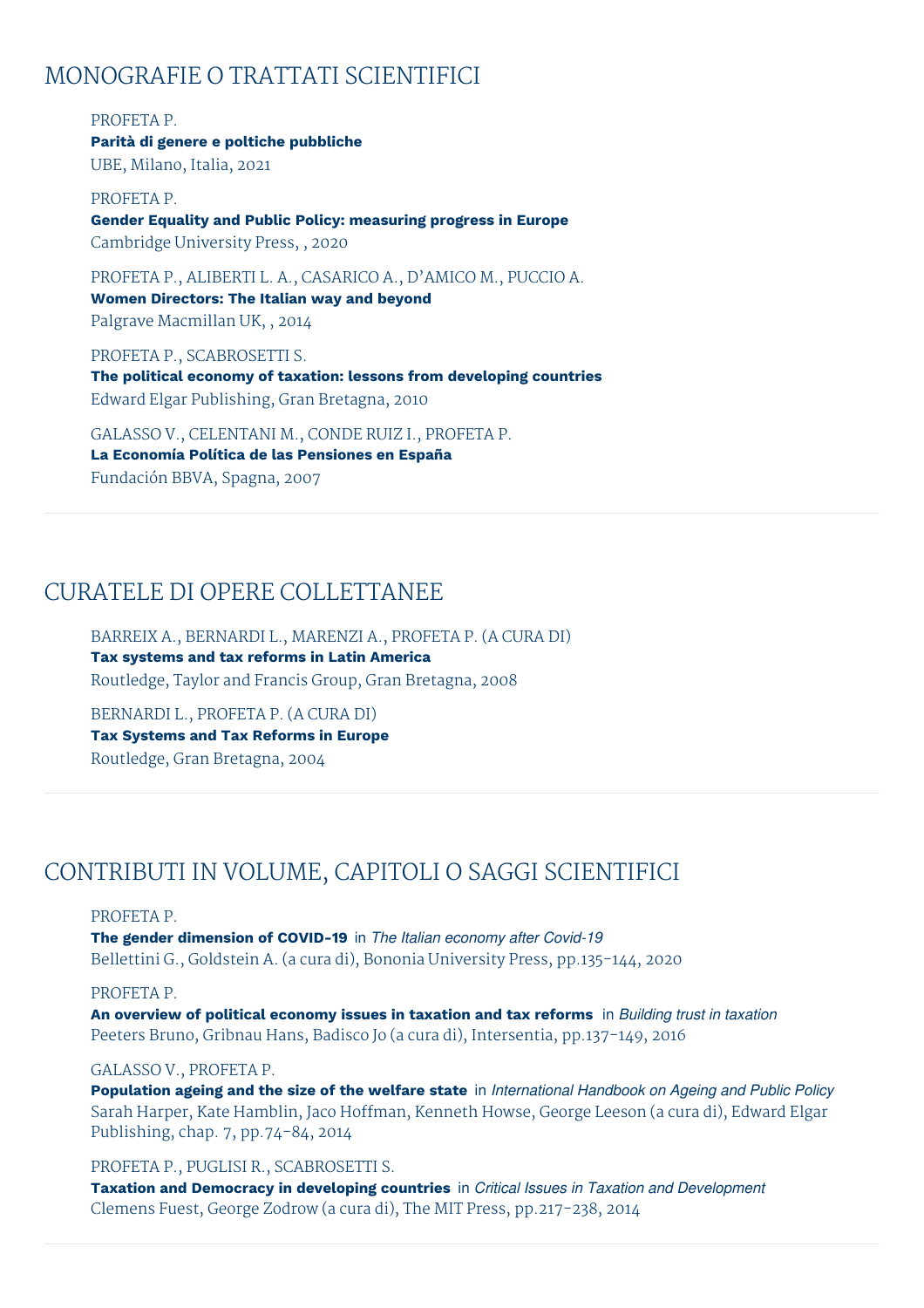### ARTICOLI SU QUOTIDIANI NAZIONALI/INTERNAZIONALI

PROFETA P.

# **Gli stereotipi di genere tra le ragazze e i lavori del futuro**

Il Sole 24 Ore, 11 Febbaio, 2022

MANGINI N., PROFETA P. **I ritardi culturali che tengono le donne lontane dal Colle** Il Sole 24 Ore, 14 Gennaio, 2022

PROFETA P. **È stato un decennio di rinnovamento nei Cda delle quotate** Il Sole 24 Ore, 6 Luglio, 2021

FERRARIO T., PROFETA P. **Finalmente anche i maschi riconoscono che le donne sono troppo discriminate** Il Sole 24 Ore, 15 Giugno, 2021

DEL BOCA D., OGGERO N., PROFETA P., ROSSI M. **Divisione del lavoro in famiglia: la pandemia pesa sulle donne** lavoce.info, 12 Aprile, 2021

PROFETA P., OCCHIUZZI R., TORTORELLI G. **Parità di genere più lontana senza leadership** Il Sole 24 Ore, 5 Marzo, 2021

PROFETA P. **Parità di genere, il rosa di facciata non serve mai** Il Sole 24 Ore, 1 Marzo, 2021

CERNIGLIA F., PROFETA P. **Non ci sarà una vera ripartenza post Covid senza parità di genere** Il Sole 24 Ore, 27 Ottobre, 2020

PROFETA P., VAUDO E. **Dalla scuola al lavoro: proposte per la parità di genere** lavoce.info, 10 Giugno, 2020

DEL BOCA D., OGGERO N., PROFETA P., ROSSI M., VILLOSIO C. **Prima, durante e dopo Covid-19: disuguaglianza in famiglia** lavoce.info, 12 Maggio, 2020

DEL BOCA D., PROFETA P. **Le donne hanno pensioni più basse. Ma spesso non lo sanno** lavoce.info, 10 Marzo, 2020

PROFETA P. **Smart working anche nel dopo-emergenza** lavoce.info, 17 Marzo, 2020

PROFETA P. **Perché lo smart working diventa ancora più utile**

Il Sole 24 Ore, 25 Febbaio, 2020

PROFETA P.

**Dall'Europa un esempio e una nuova agenda** Il Sole 24 Ore, 1 Gennaio, 2020

PROFETA P. **Nuove istituzioni dalla prospettiva di genere**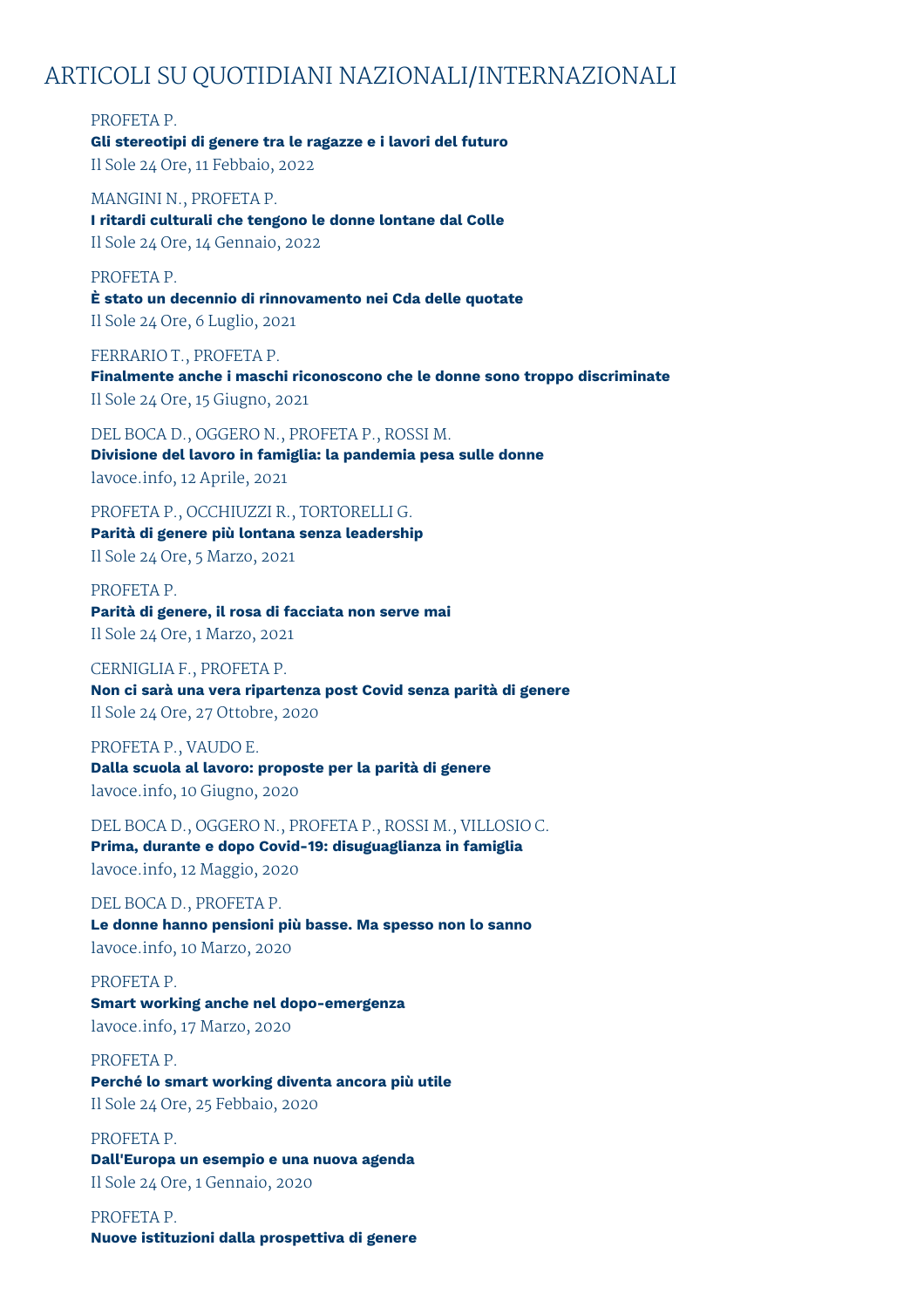Il Sole 24 Ore, 11 Dicembre, 2019

PROFETA P. **Lavoro flessibile contro le disuguaglianze** Il Sole 24 Ore, 22 Luglio, 2019

PROFETA P. **Circolo virtuoso con più donne in politica** Il Sole 24 Ore, 16 Maggio, 2019

PROFETA P. **Una rivoluzione di genere a portata di mano** Il Sole 24 Ore, 28 Maggio, 2019

DEL BOCA D., PROFETA P. **8 marzo tutto l'anno** lavoce.info, 8 Marzo, 2018

PROFETA P. **Più donne nei cda, una vittoria e una sfida** Il Sole 24 Ore, 22 Gennaio, 2018

ANGELICI M., PROFETA P. **Se lo smart working piace a lavoratori e imprese** lavoce.info, 9 Gennaio, 2018

CASARICO A., PROFETA P. **Parità di genere: è ora che l'Italia si dia una mossa** lavoce.info, 7 Novembre, 2017

PROFETA P. **I mercati «brindano» alle donne nei cda** Il Sole 24 Ore, 11 Ottobre, 2017

PROFETA P. **Discriminate dai partiti e snobbate dagli elettori** Il Sole 24 Ore, 7 Agosto, 2017

PROFETA P. **Quella svolta che non deve essere rinviata** Il Sole 24 Ore, 1 Agosto, 2017

PROFETA P. **Virginia Raggi le snobba ma le quote rosa servono** lavoce.info, 4 Ottobre, 2016

CASARICO A., DEL BOCA D., PROFETA P. **I bambini non nascono sotto un Fertility day** lavoce.info, 2 Settembre, 2016

CASARICO A., DEL BOCA D., PROFETA P. **Agenda fitta per la ministra alle Pari opportunità** lavoce.info, 24 Maggio, 2016

CASARICO A., DEL BOCA D., PROFETA P. **Dati (e talenti) da non sprecare** lavoce.info, 5 Aprile, 2016

CASARICO A., DEL BOCA D., PROFETA P. **Dove sono finite le pari opportunità in Italia?** lavoce.info, 8 Marzo, 2016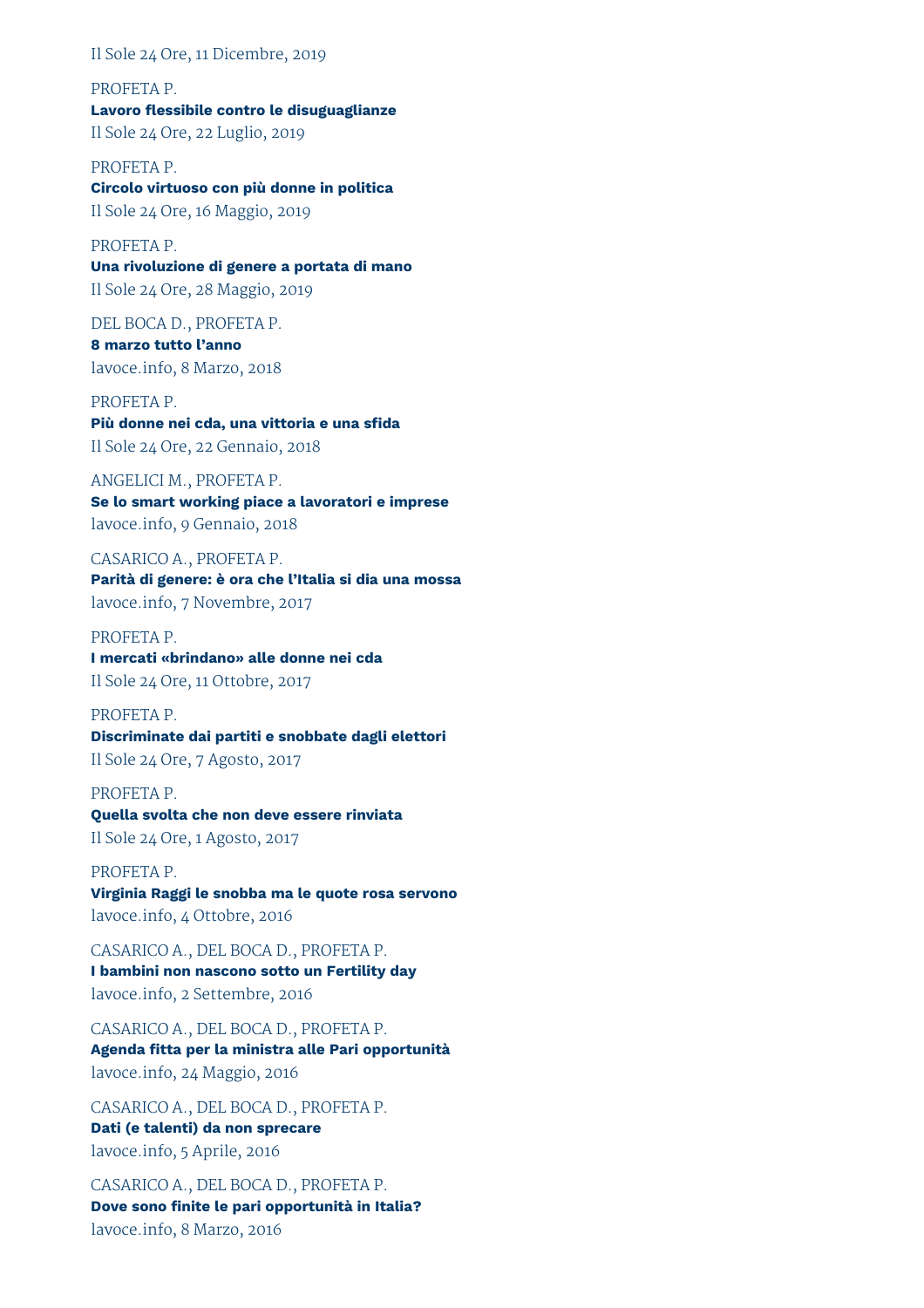BALTRUNAITE A., CASARICO A., PROFETA P., SAVIO G. **Se il nuovo Senato è per soli uomini** lavoce.info, 29 Gennaio, 2016

CASARICO A., PROFETA P. **Perché servono i congedi di paternità** lavoce.info, 6 Novembre, 2015

CONDE-RUIZ J. I., PROFETA P. **Quote italiane, un modello che funziona** lavoce.info, 6 Marzo, 2015

DEL BOCA D., PROFETA P. **Le quote di genere due anni dopo** lavoce.info, 26 Novembre, 2013

CASARICO A., PROFETA P. **Agevolare il lavoro femminile per la ripresa** Il Sole 24 Ore, 8 Marzo, 2012

CASARICO A., PROFETA P. **Più donne sul mercato del lavoro per aiutare il Pil** Il Sole 24 Ore, 5 Gennaio, 2012

CASARICO A., PROFETA P. **Un buon inizio l'Irap agevolata per le donne** Il Sole 24 Ore, 8 Dicembre, 2011

CASARICO A., PROFETA P. **L'innalzamento dell'età per finanziare il welfare rosa** Il Sole 24 Ore, 25 Agosto, 2011

CASARICO A., PROFETA P. **Pari in pensione ma i risparmi accorcino il gap** Il Sole 24 Ore, 13 Luglio, 2011

CASARICO A., PROFETA P. **Le donne nei Comuni un'opportunità non colta** Il Sole 24 Ore, 13 Maggio, 2011

CASARICO A., PROFETA P. **Riserve nei cda terapia d'urto per un welfare al femminile** Il Sole 24 Ore, 8 Marzo, 2011

CASARICO A., PROFETA P. **Senza welfare (al femminile) Roma arranca** Il Sole 24 Ore, 15 Marzo, 2011

CASARICO A., PROFETA P. **Quote rosa a passo di lumaca** Il Sole 24 Ore, 24 Febbaio, 2011

CASARICO A., PROFETA P. **Fattore famiglia a misura di donna** Il Sole 24 Ore, 11 Novembre, 2010

CASARICO A., PROFETA P. **Con le quote più competizione** Il Sole 24 Ore, 6 Ottobre, 2010

CASARICO A., PROFETA P. **Il congedo al papà fa bene al lavoro (delle mamme)**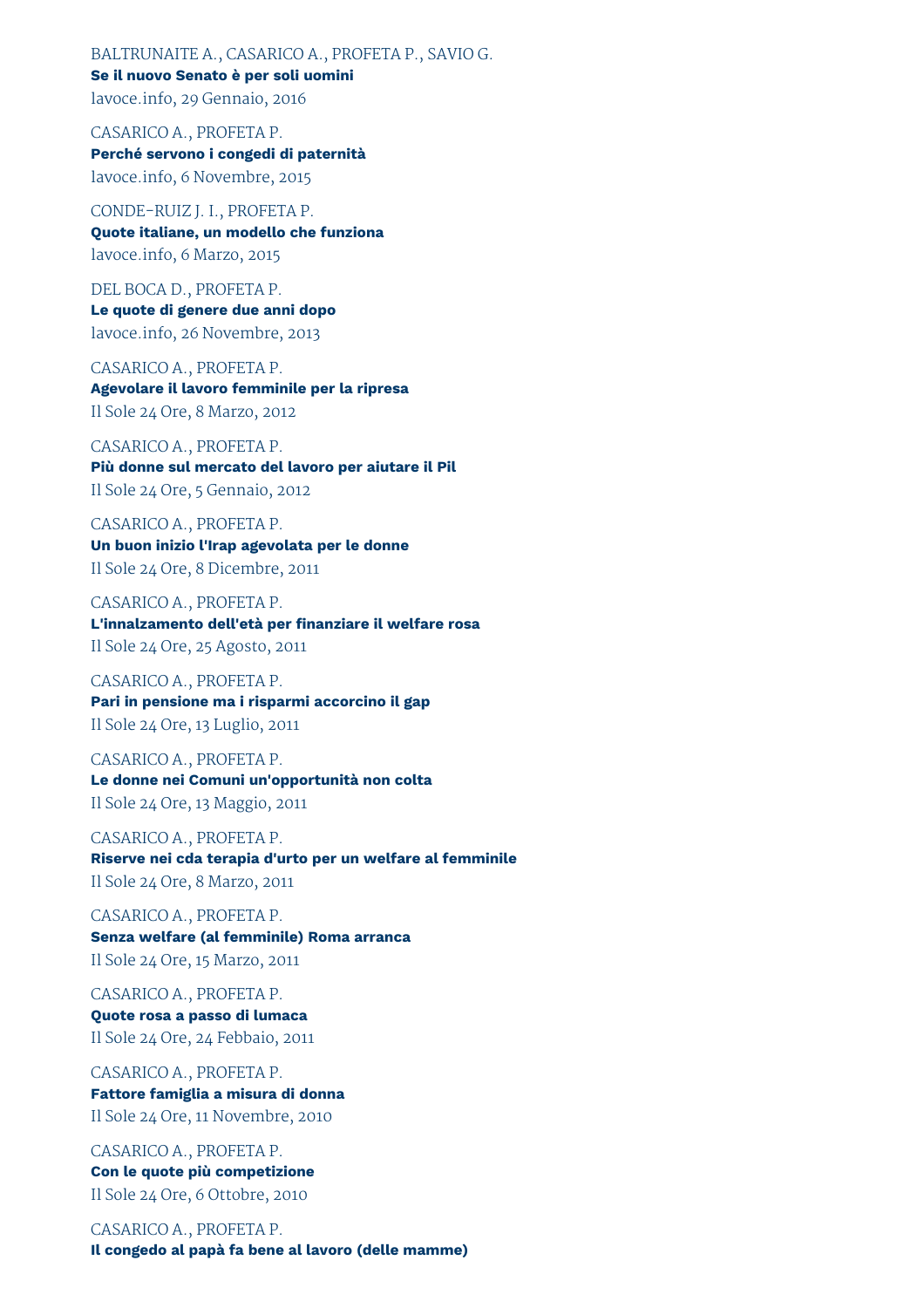Il Sole 24 Ore, 22 Ottobre, 2010

CASARICO A., PROFETA P. **Un congedo per ridurre le distanze in famiglia** Il Sole 24 Ore, 17 Agosto, 2010

CASARICO A., PROFETA P. **DONNE E LAVORO / Figli e carriera: presto o tardi non conta** Il Sole 24 Ore, 26 Febbaio, 2010

CASARICO A., PROFETA P. **GENDER GAP / I nonni non aiutano le donne** Il Sole 24 Ore, 14 Gennaio, 2010

CASARICO A., PROFETA P. **Quanti uomini ci leggeranno** Il Sole 24 Ore, 28 Gennaio, 2010

CASARICO A., PROFETA P. **Il bimbo costa, pagano le donne** Il Sole 24 Ore, 24 Ottobre, 2009

# PROFETA P., BERZONI S.

**Quanti rischi nella rinuncia al tempo pieno** lavoce.info, 27 Marzo, 2009

CASARICO A., PROFETA P. **La parità retributiva fa bene all'economia** Il Sole 24 Ore, 3 Febbaio, 2009

PROFETA P., CASARICO A. **Se la Scuola non ha tempo per le mamme** lavoce.info, 31 Ottobre, 2008

CASARICO A., PROFETA P. **Donne alla testa delle imprese? Più in Kuwait che in Italia** Il Sole 24 Ore, 20 Maggio, 2008

CASARICO A., PROFETA P. **Donne, se la laurea non basta** Il Sole 24 Ore, 26 Gennaio, 2008

CASARICO A., PROFETA P. **L'8 marzo? Non c'è proprio nulla da festeggiare** Il Sole 24 Ore, 7 Marzo, 2007

CASARICO A., PROFETA P. **Più preparate ma ricevono il 26% in meno** Il Sole 24 Ore, 23 Gennaio, 2007

CASARICO A., PROFETA P. **Se solo lavorassero centomila donne in più** Il Sole 24 Ore, 22 Gennaio, 2007

# EDITORIALI IN RIVISTA

GALLI E., PROFETA P. **Problemi e prospettive del sistema fiscale in Italia: dalla teoria alla policy**